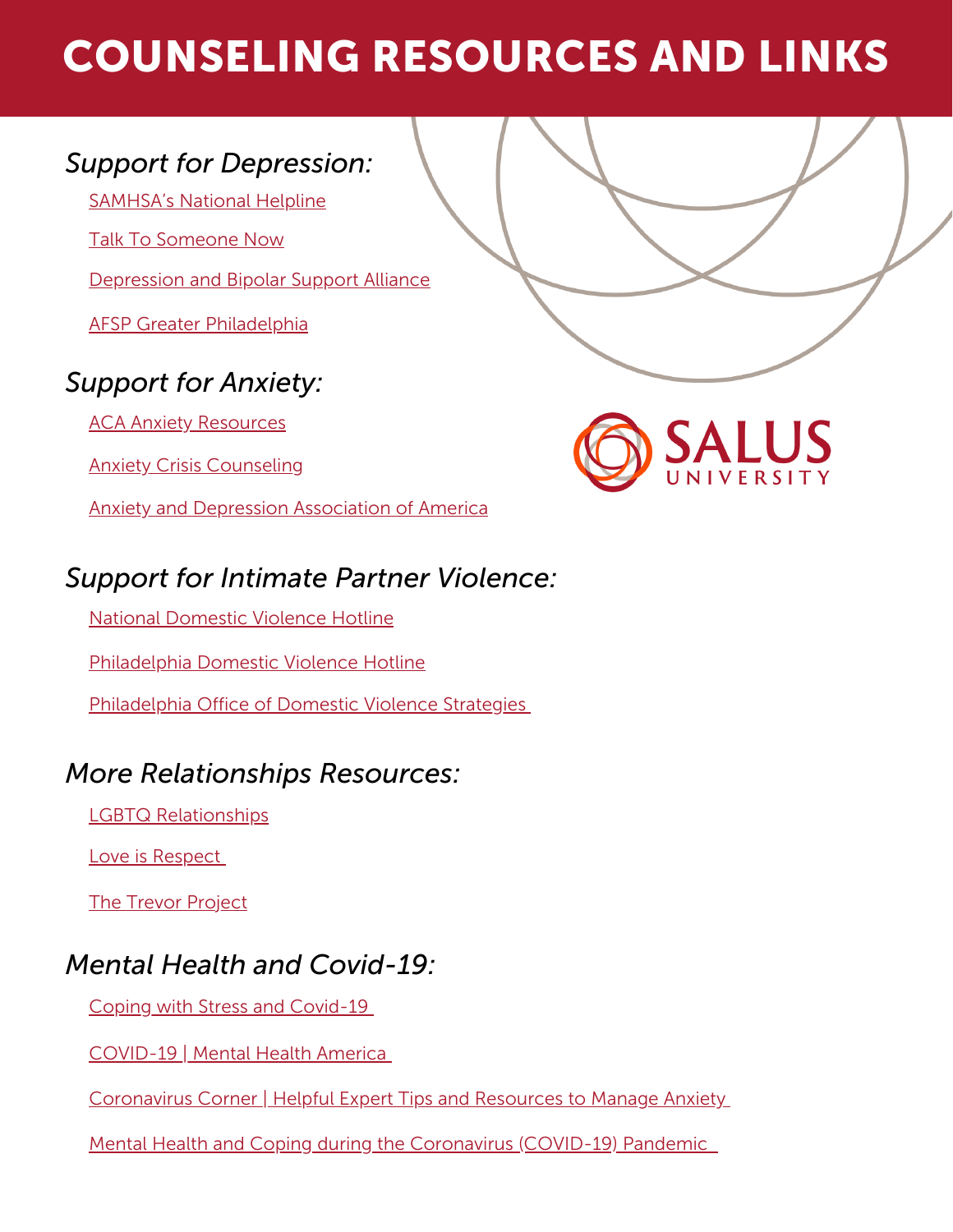# *Drug and Alcohol Addiction Support:*

Adult Children of [Alcoholics](http://www.adultchildren.org/)

Alcoholics [Anonymous](http://www.aa.org/)

American Addiction Centers and [MentalHelp](https://www.mentalhelp.net/)

[FindTreatment.gov](https://findtreatment.gov/)

### *Study Tips at the Graduate Level:*

Salus Disabilities and [Accommodations](https://www.salus.edu/Life/Student-Services/OAS.aspx)

Studying Skills for Grad School and Beyond | Rowan [University](https://gsbs.rowan.edu/documents/studyskills.pdf)

Studying 101 | [University](https://learningcenter.unc.edu/tips-and-tools/studying-101-study-smarter-not-harder/) of North Carolina at Chapel Hill

# *Self-Care Ideas:*

10 Self-care Tips for [Returning](https://gsc.upenn.edu/10-self-care-tips-returning-graduate-students) Graduate Students

Get Enough Sleep | [MyHealthfinder](https://health.gov/myhealthfinder/topics/everyday-healthy-living/mental-health-and-relationships/get-enough-sleep)

Deep Breathing Exercises & Techniques for Stress [Management](https://www.webmd.com/balance/stress-management/stress-relief-breathing-techniques) and Relief

### *Support for Disordered Eating:*

NEDA [Helpline](https://www.nationaleatingdisorders.org/help-support)

The [Renfrew](https://renfrewcenter.com/resources/for-you/) Center

National [Association](http://www.anad.org/) of Anorexia Nervosa and Associated Disorder[s](http://www.anad.org/)

Overeaters [Anonymous](https://oa.org/find-a-meeting/?type=0)

#### *Additional Resources:*

Mental Health Association of [Southeastern,](https://www.mentalhealthpartnerships.org/get-help) PA

Philly National Alliance on Mental Health [Warmline](https://namiphilly.org/) Philadelphia's chapter of the National Alliance on Mental Illness

In Person Therapy & Virtual Counseling: Philadelphia, PA Center for [Growth](https://www.thecenterforgrowth.com/)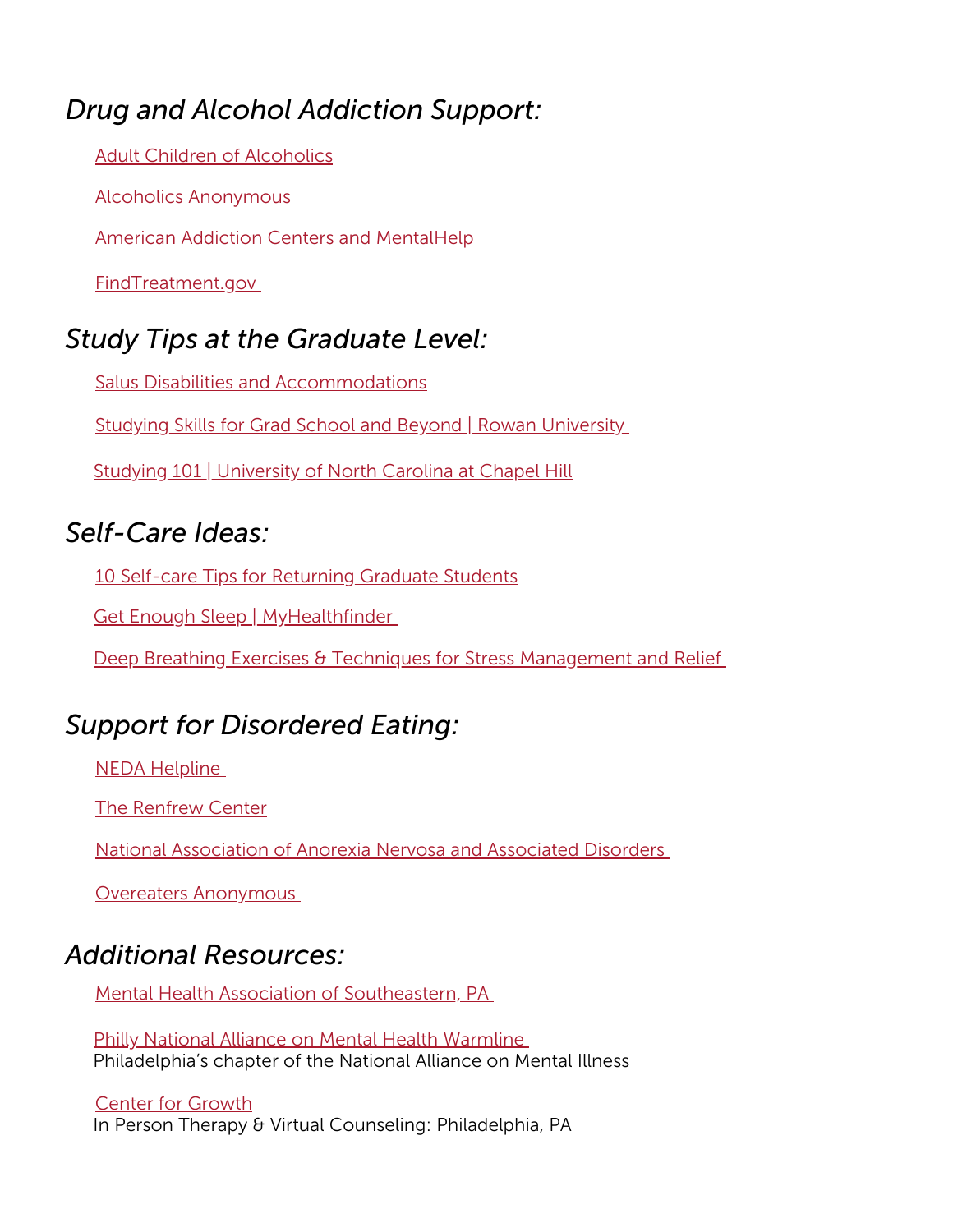#### *Finding Local Treatment:*

Behavioral Health Treatment Services Locator: <https://findtreatment.samhsa.gov/>

Find a Psychiatrist: https://finder.psychiatry.org/? [\\_ga=2.58936749.168586961.1645481493-1616049758.1643123375](https://finder.psychiatry.org/?_ga=2.58936749.168586961.1645481493-1616049758.1643123375)

Low-Cost (And Free) Mental Health Services In Philadelphia: <https://thephiladelphiacitizen.org/mental-health-services-philly/>

Psychology Today: [https://www.psychologytoday.com/us/therapists/pa/philadelphia](https://thephiladelphiacitizen.org/mental-health-services-philly/)

Find a Therapist Therapy Tribe: <https://www.therapytribe.com/>

# *Local Psychiatrists and Community Mental Health Providers:*

1432 Easton Road Warrington, PA 18976 484-685-0965 [Behavioral](https://www.behavioral-health-choices.com/) Health Choice[s](https://www.behavioral-health-choices.com/)

#### Growth [Opportunity](http://gocenter.net/) Cente[r](http://gocenter.net/)

928 Jaymor Road B-150 Southampton, PA 18966 215-947-8654

#### **Abington [Psychiatry](https://www.abingtonhealth.org/services-specialties/)**

Jefferson Health Abington 1200 Old York Road Abington, PA 19001 215-481-5555

#### Ivyland [Counseling](https://ivyland.cc/) Center

1210 Old York Road Suite 202 Warminster, PA 18974 215-444-9204

601 Summit Avenue Jenkintown, PA 19046 215-885-1252 **Jenkintown [Psychological](http://www.jpahealth.com/) Associates** 

#### [Lighthouse](https://www.lighthousetherapyassociates.com/) Therapy Associates

123 S Broad Street #2540 Philadelphia, PA 19109 215-372-8132

#### [Rehab](https://rehabafterwork.pyramidhealthcarepa.com/) After Work

Noble Plaza 801 Old York Road, Suite 310 Jenkintown, PA 19046 610-644-6464 *(For Mental Health and Substance Abuse Issues)*

#### The [Renfrew](https://renfrewcenter.com/locations/center-city-pa/) Center

1528 Walnut Street Suite 805 Philadelphia, PA 19102 1-800-736-3739